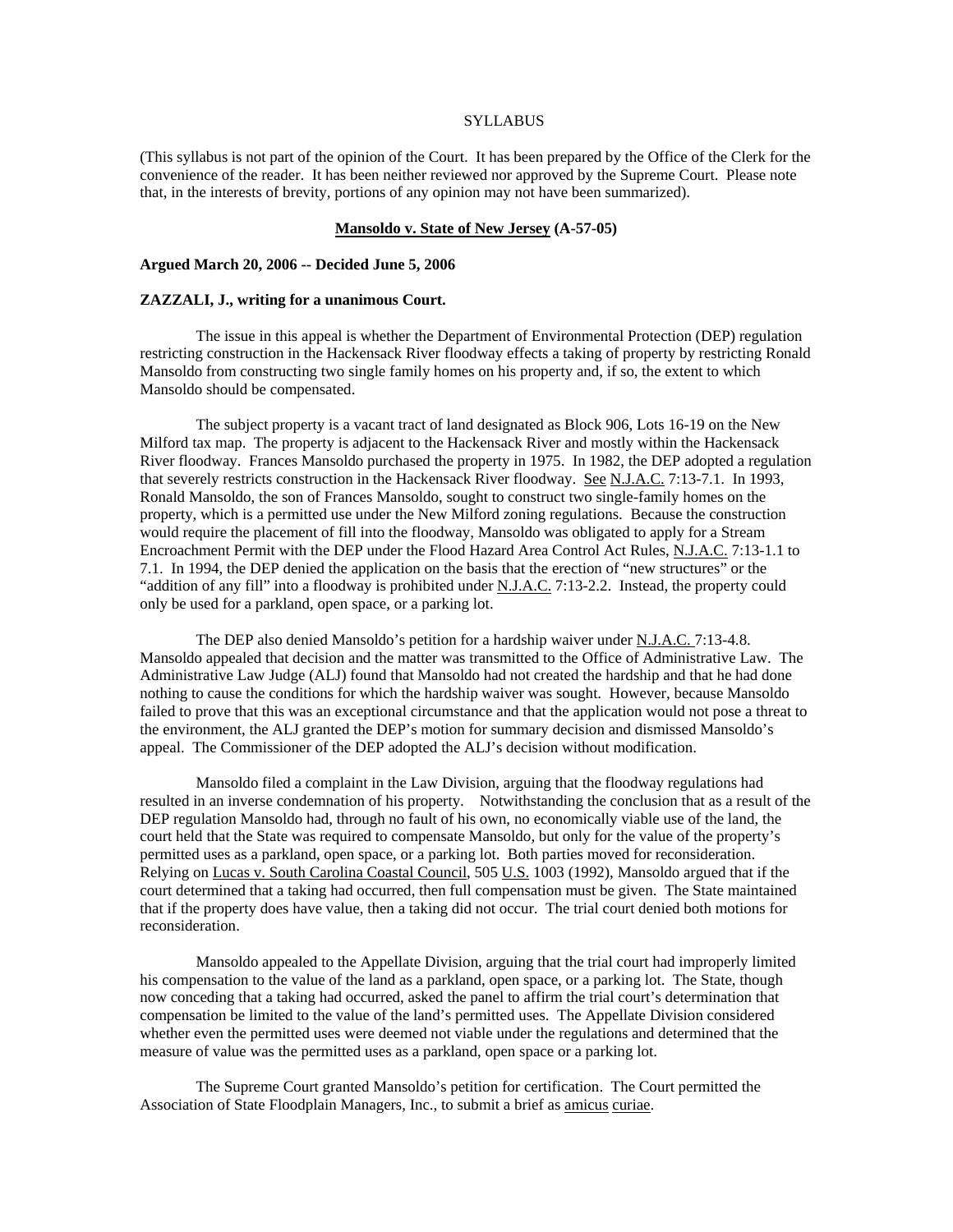**HELD:** The lower courts did not follow applicable standards of law and erroneously relied on a factual record developed in a related administrative hearing. The Appellate Division decision is reversed and the matter is remanded to the trial court for further proceedings consistent with this opinion.

1. Under the Fifth and Fourteenth Amendments to the United States Constitution and Article I, Paragraph 26 of the New Jersey Constitution, property owners must be paid just compensation for governmental takings. However, the question whether a taking has occurred becomes more complicated when it involves government regulation of a property. If the regulation does not deny all economically beneficial use under Lucas v. South Carolina Coastal Council, 505 U.S. 1003 (1992), then the determination whether the regulation otherwise constitutes a compensable taking is governed by the standards set forth in Penn Central Transportation Co. v. New York City, 438 U.S. 104 (1978). In Penn Central, the Court explained that there are "several factors" for evaluating regulatory takings claims, the most important of which are the "economic impact of the regulation on the claimant and, particularly, the extent to which the regulation has interfered with distinct investment-backed expectations [and] the character of the governmental action." 438 U.S. at 124. (Pp. 9-12)

2. In this matter, the lower courts failed to properly apply the case law. If the DEP regulation does deny all economically beneficial or productive use of Mansoldo's property, then the State must provide just compensation unless background principles of this State's property and nuisance law prohibit Mansoldo's intended use. On the other hand, if the DEP regulation does not deny all economically beneficial or productive use of the land, then Penn Central factors must be applied to resolve the issue. Because the trial court and Appellate Division did not follow that framework, the case must be remanded. Further, although collateral estoppel applies to the final decisions of administrative agencies, the doctrine does not apply in this situation. (Pp. 12-15)

3. On remand, the court first must determine whether the DEP regulation denies all economically beneficial use of the property and therefore effects a taking under Lucas. In doing so, the court should conduct its own factual inquiry and not rely on the ALJ findings. If the court finds that the DEP regulation denied Mansoldo all economically beneficial use of his property, then the State is required to pay just compensation unless the court determines that background principles of property and nuisance law preclude Mansoldo''s intended use of the property. Finally, if the court concludes that the DEP regulation does not deny Mansoldo all economically beneficial use of his land, then it must determine whether there was a compensable taking under the factors set forth in Penn Central. (Pp. 15-16)

 The Appellate Division decision is **REVERSED** and the matter is **REMANDED** to the trial court for further proceedings consistent with this opinion.

### **CHIEF JUSTICE PORITZ and JUSTICES LONG, LaVECCHIA, ALBIN, WALLACE, and RIVERA-SOTO join in JUSTICE ZAZZALI's opinion.**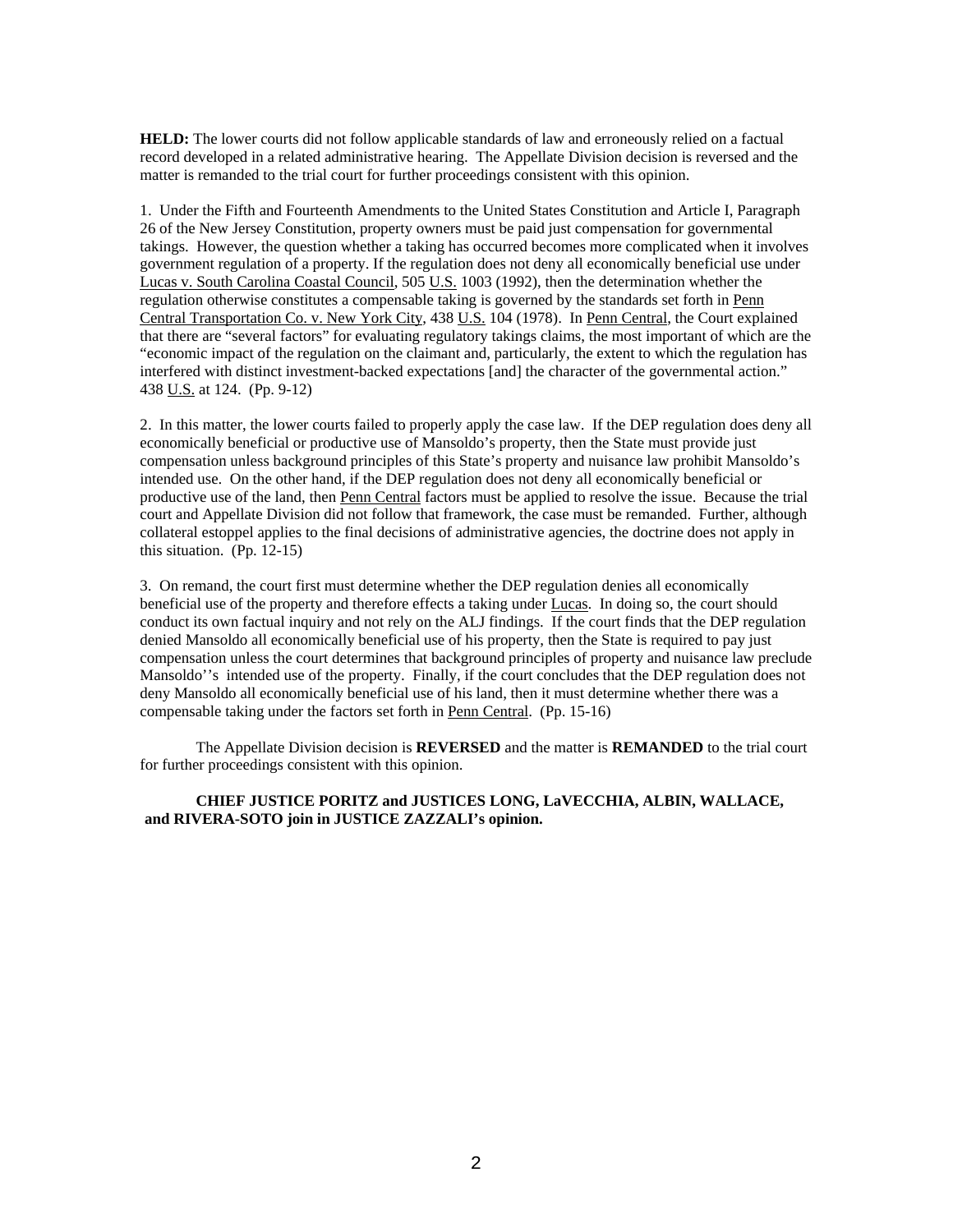SUPREME COURT OF NEW JERSEY A-57 September Term 2005

FRANCES MANSOLDO and RONALD G. MANSOLDO,

Plaintiffs-Appellants,

v.

STATE OF NEW JERSEY,

Defendant-Respondent.

Argued March 20, 2006 – Decided June 5, 2006

On certification to the Superior Court, Appellate Division.

Raphael G. Jacobs argued the cause for appellants (Jacobs and Bell, attorneys).

Lewin J. Weyl, Deputy Attorney General, argued the cause for respondent (Zulima V. Farber, Attorney General of New Jersey, attorney; Patrick DeAlmeida, Assistant Attorney General, of counsel; Mr. Weyl and Jason T. Stypinski, Deputy Attorney General, on the briefs).

Carter H. Strickland, Jr., Staff Attorney, Rutgers Environmental Law Clinic, submitted a brief on behalf of amicus curiae, Association of State Floodplain Managers, Inc. (Mr. Strickland, attorney; John D. Echeverria, a member of the District of Columbia Bar, of counsel).

JUSTICE ZAZZALI delivered the opinion of the Court.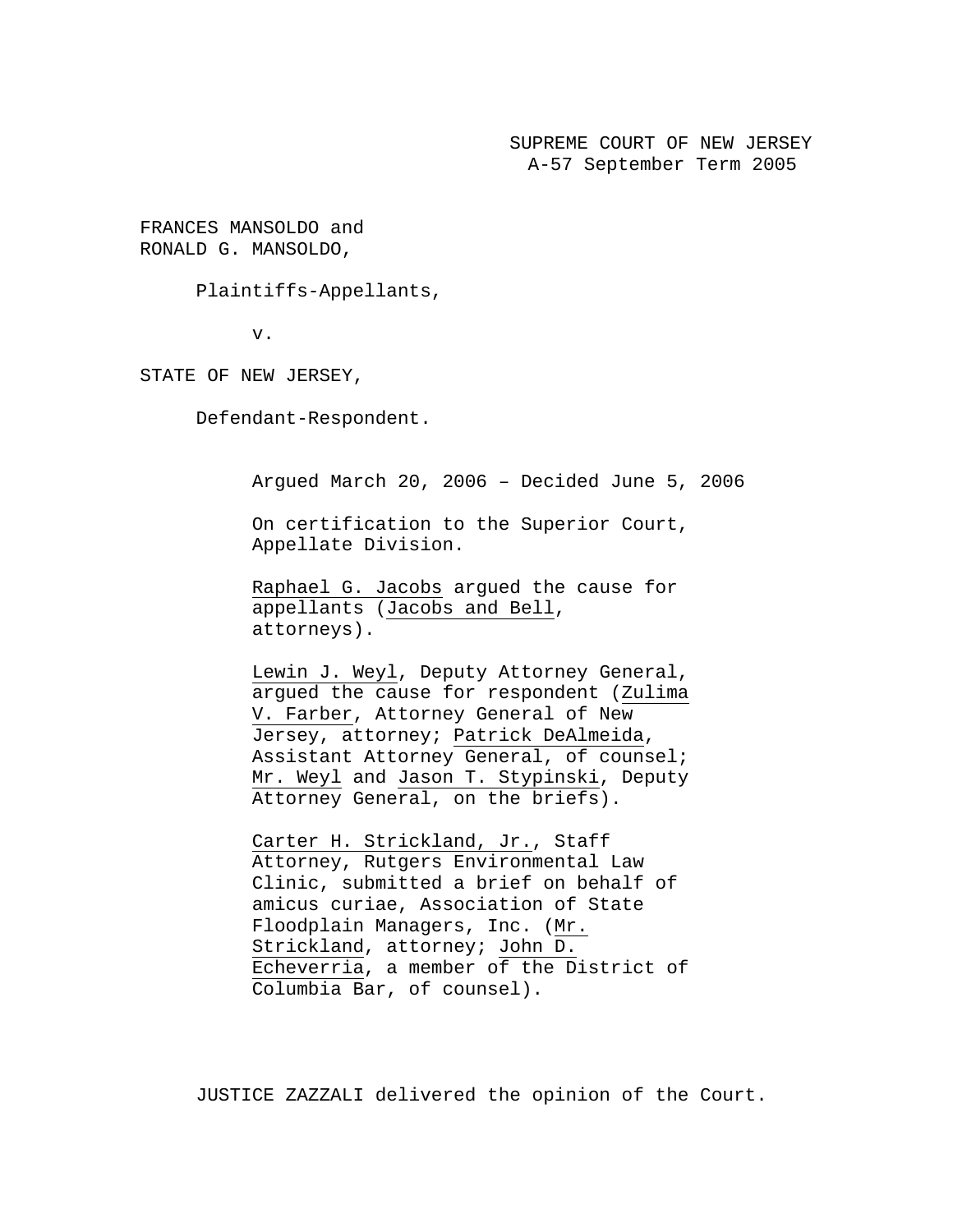When the state regulates lands to protect the environment and provide for the general welfare of its citizens there are inevitably consequences that affect the rights of property owners. In this matter, the New Jersey Department of Environmental Protection (DEP) issued a regulation that severely restricts construction in the Hackensack River floodway for the laudatory goal of limiting flood damage and loss of life along the river. A consequence of that regulation, however, is that it prohibits plaintiff Ronald Mansoldo from constructing two single-family homes on his property that otherwise would be permitted by the zoning code. Instead, Mansoldo, whose family owned the property for a number of years before the issuance of the regulation, may use the property only for a parkland, open space, or a parking lot.

The issue therefore arises whether the DEP regulation effects a taking of Mansoldo's property and, if so, the extent to which he should be compensated. The lower courts both held that a taking occurred. However, the courts limited Mansoldo's compensation to the value of the above permitted uses, uses considered to be virtually worthless, and denied relief based on the value of the property as building lots. Because we conclude that the lower courts did not follow applicable standards of law and erroneously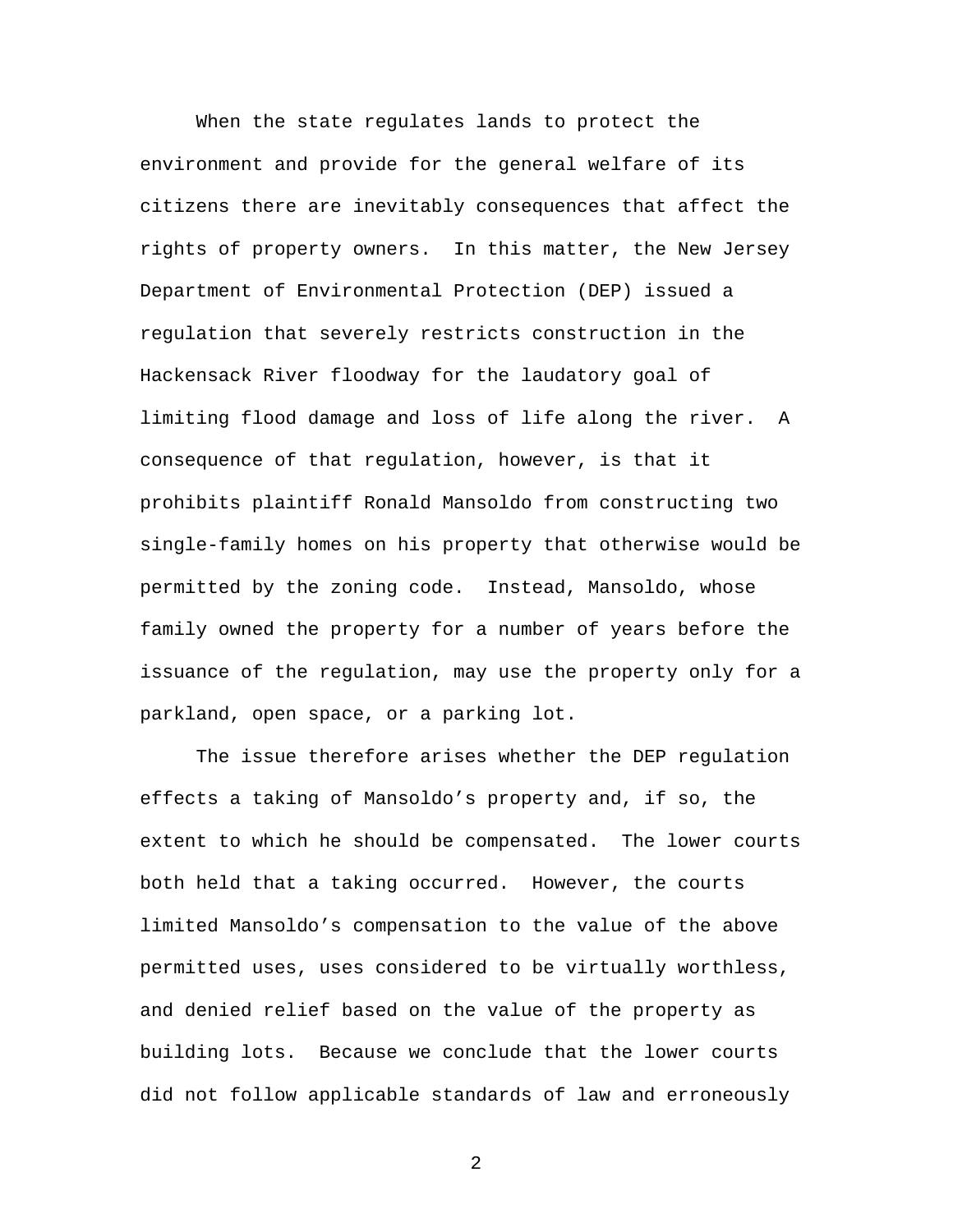relied on a factual record developed in a related administrative hearing, we reverse and remand to the trial court for reconsideration of the matter.

I.

 The subject property is a vacant tract of land designated as Block 906, Lots 16-19 on the New Milford tax map. The property is adjacent to the Hackensack River and, with the exception of a small triangular portion of its southerly part, is within the Hackensack River floodway. N.J.A.C. 7:13-1.2 defines "floodway" as "the channel and portions of the flood plain adjoining the channel which are reasonably required to carry and discharge the regulatory flood." In 1959, the Boswell Construction Company acquired the property, which the company retained until 1975 when it conveyed the property to Frances Mansoldo, who was a stockholder and officer of the company. Seven years later, in 1982, the DEP adopted a regulation that severely restricts construction in the Hackensack River floodway. See N.J.A.C. 7:13-7.1. In 1993, plaintiff Ronald Mansoldo, the son of Frances Mansoldo, sought to construct two single-family homes on the property, which is a permitted use under the New Milford zoning regulations. However, because the property is in an area that is subject to "fluvial flood[ing]," N.J.A.C. 7:13-1.2, and the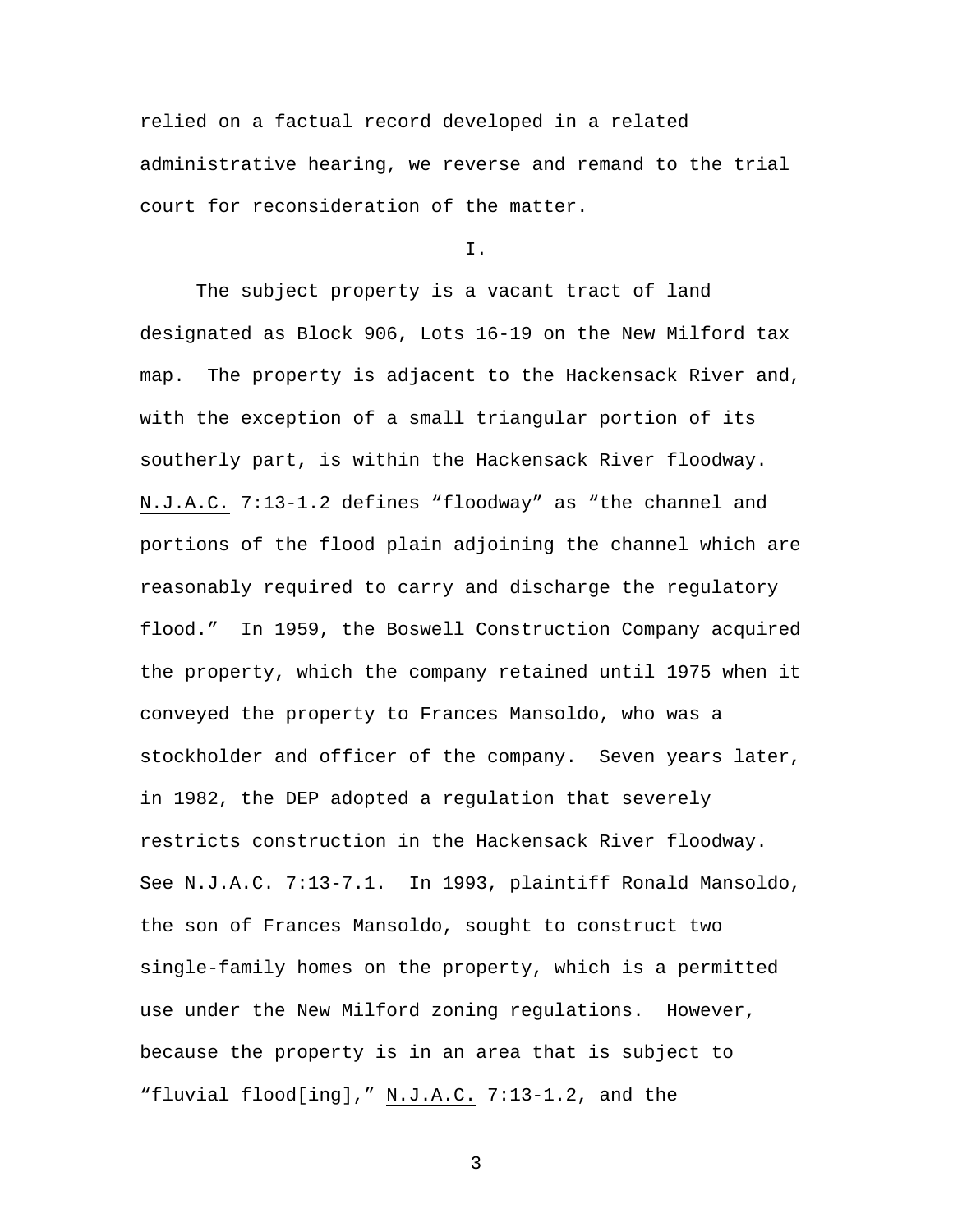construction would require the placement of fill into the floodway, Mansoldo was obligated to apply for a Stream Encroachment Permit with the DEP under the Flood Hazard Area Control Act Rules, N.J.A.C. 7:13-1.1 to 7.1. In 1994, the DEP denied Mansoldo's application on the basis that the erection of "new structures" or the "addition of any fill" into a floodway is prohibited under N.J.A.C. 7:13-2.2.

Mansoldo then petitioned the DEP for a hardship waiver pursuant to N.J.A.C. 7:13-4.8. The DEP denied the waiver, finding that the proposed "dwellings and fill [would] block virtually all flood flows across more than half of the floodway" and create a situation that would pose a "threat to the public health, safety and general welfare." The DEP also found that Mansoldo "ha[d] not adequately pursued alternative uses for the property" such as selling it "to adjacent property owners for use as a parking lot, a park or open space." Mansoldo appealed that decision, and the DEP transmitted the matter to the Office of Administrative Law.

The parties then submitted a stipulation of facts and an Administrative Law Judge (ALJ) heard the matter. In considering whether a waiver should have been granted, the ALJ first found it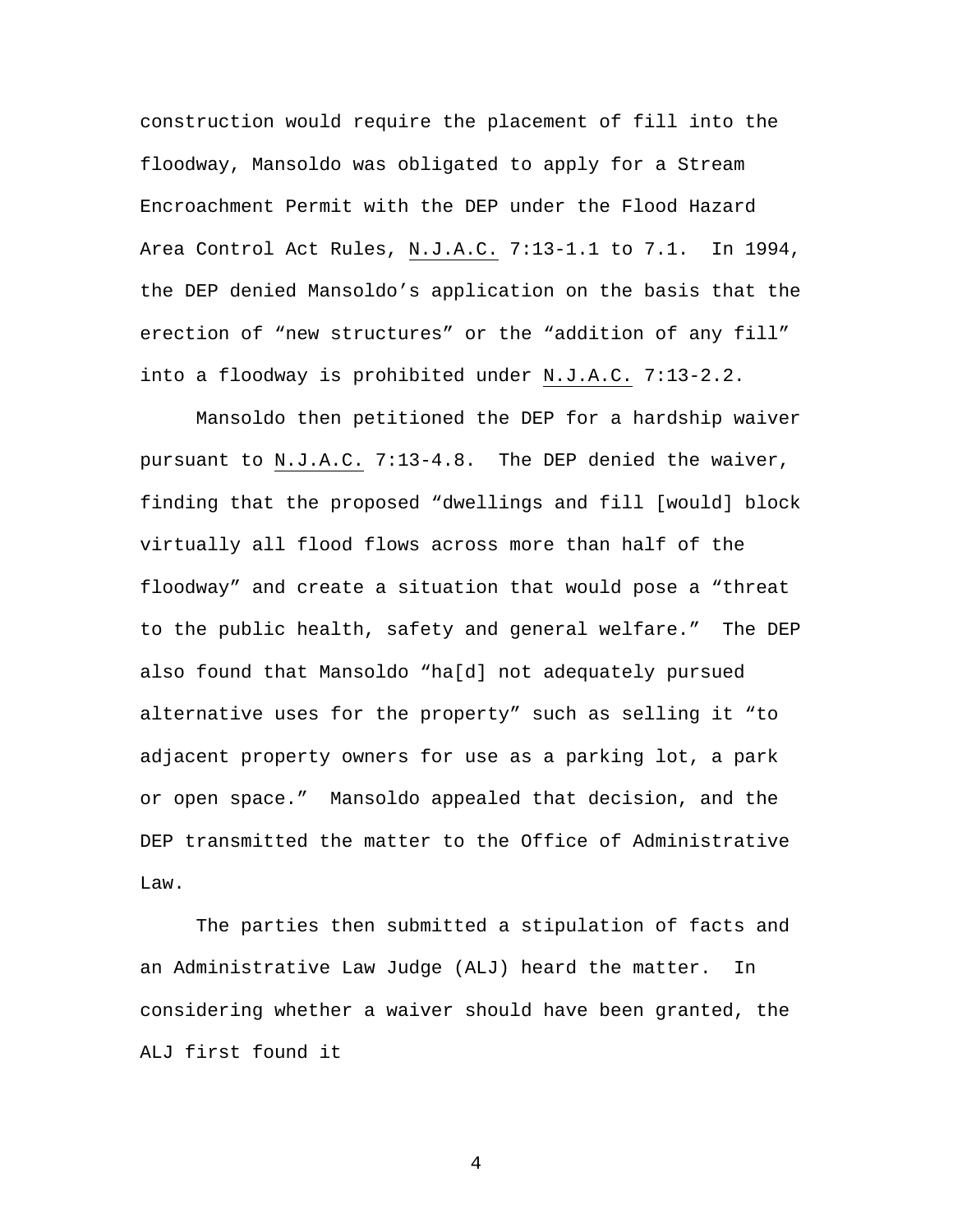undisputed that, through brokers and otherwise, petitioner has made unsuccessful attempts to sell the property. The adjacent owners, one of which is the Borough of New Milford, have no need to purchase the property for parking since there is no need for that use. There is no need for them to purchase the property for open space since it is already open space. The Borough does not want to buy the land for use as a park. These last three uses would be the only ones permitted under the regulations.

[Emphasis added.]

However, the ALJ also found that because the regulation affects many other similarly-situated owners of land in the floodway, Mansoldo could not demonstrate that this was an "extraordinary or exceptional situation" under N.J.A.C. 7:13-4.8(d)(1). Further, the ALJ found that Mansoldo had failed to demonstrate that the application did not pose a threat to the environment under N.J.A.C. 7:13-4.8(d)(2).

The ALJ did find that Mansoldo had not created the hardship because the property had been purchased more than forty years ago, and that he had done nothing to cause the conditions for which the hardship waiver was sought. According to the ALJ, the "economic uses of the property were simply regulated out of existence" and the proposed alternative uses did "nothing to alleviate [Mansoldo's] problem." However, because Mansoldo failed to prove that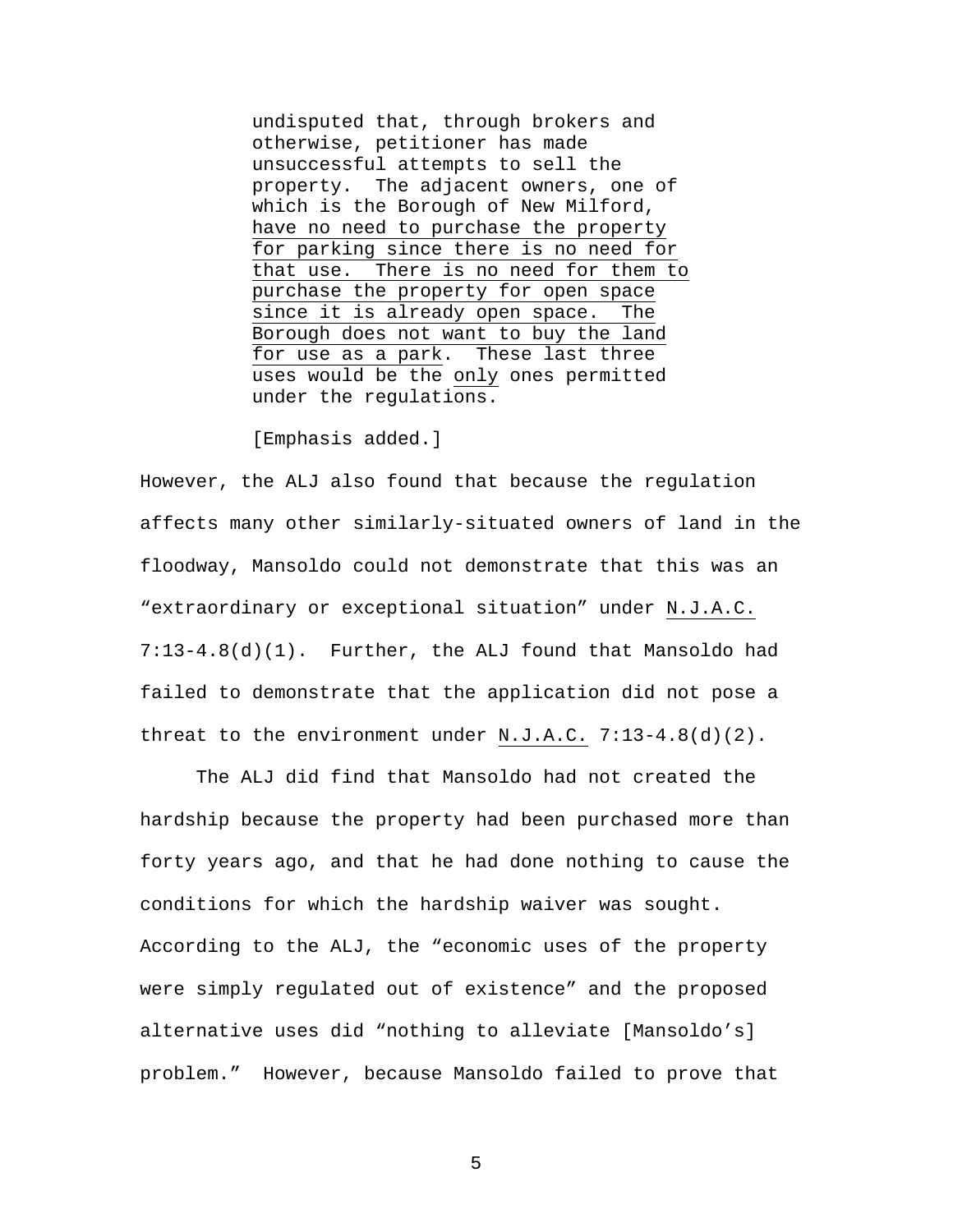this was an exceptional circumstance and that the application would not pose a threat to the environment, the ALJ granted the DEP's motion for summary decision and dismissed Mansoldo's appeal. The Commissioner of the DEP adopted the ALJ's decision without modification.

 Mansoldo did not appeal that decision to the Appellate Division under Rule 2:2-3(a)(2) but instead filed a complaint in the Law Division, arguing that the floodway regulations had resulted in an inverse condemnation of his property. Mansoldo moved for summary judgment and the State cross-moved for summary judgment. Citing Lucas v. South Carolina Coastal Council, 505 U.S. 1003, 112 S. Ct. 2886, 120 L. Ed. 2d 798 (1992), the trial court stated that the primary question was whether the DEP regulation denied Mansoldo all economically viable use of his land. If so, then the DEP regulation effected a taking. In determining that issue, the trial court found that the doctrine of collateral estoppel required it to accept the ALJ's findings of facts and, based on those findings, it was bound to "conclude that there is no economically viable use of the land through no fault of the Plaintiff." Notwithstanding that conclusion, the court held that the State was required to compensate Mansoldo only for the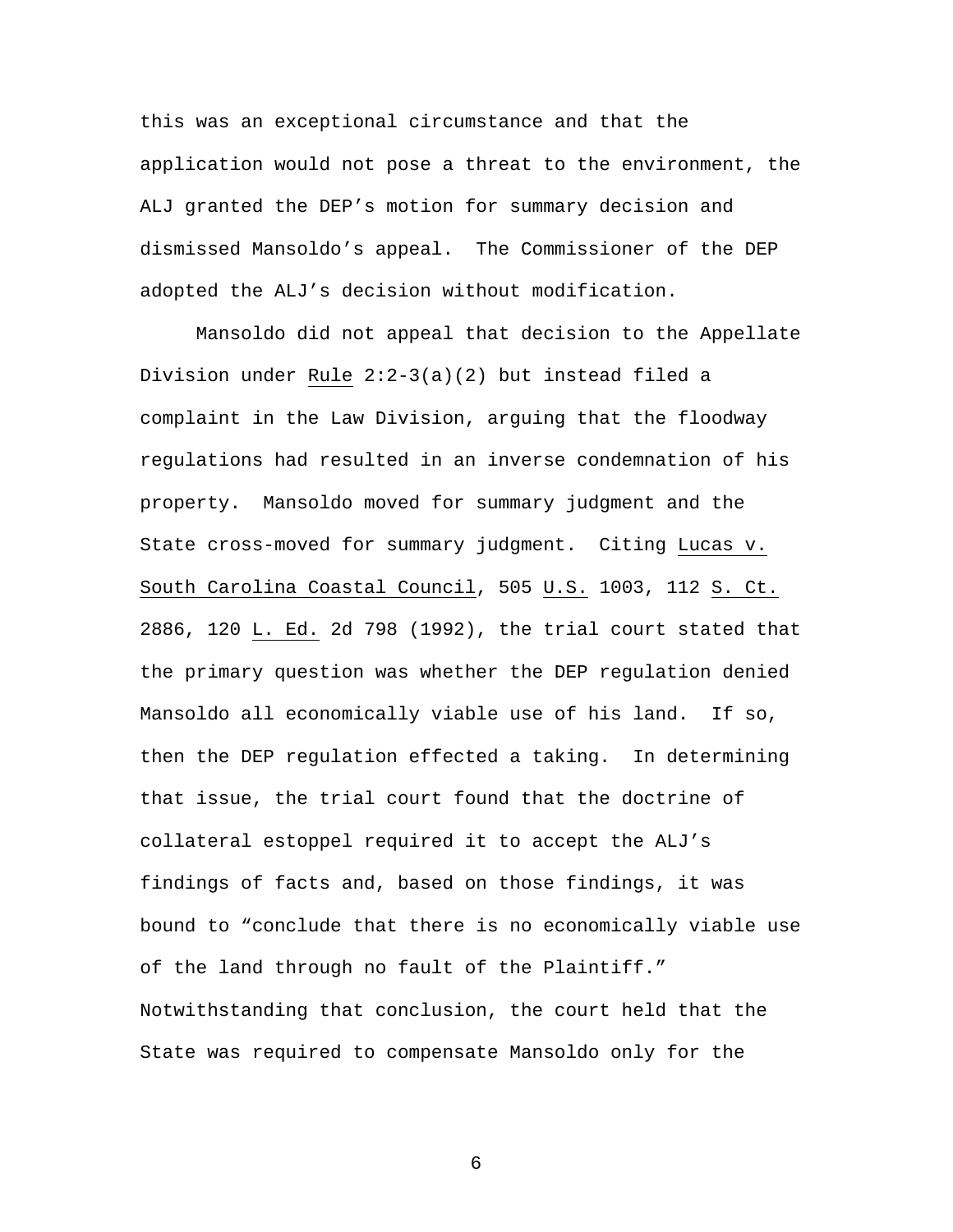value of the property's permitted uses as a parkland, open space, or a parking lot. The trial court reasoned that

> the prohibition of [a] use of . . . land which poses a public danger is not a taking [because] [p]roperty owners do not have the right to use property in a manner that risks injury and death.

> However, in [this] case . . . the uses for the land, parkland, open space and parking do not affect or do not cause danger to others, and . . . there is no viability to those uses.

> > . . . .

[Therefore, the State has] to pay . . . for those uses for which there is no economic viability, and which do not pose a danger to the health and safety of the public.

Because of alleged inconsistencies in the trial court opinion, including that the trial court had held that Mansoldo should be compensated for uses the trial court already had found to be valueless, both parties moved for reconsideration. Relying on Lucas, Mansoldo argued that if the court determined that a taking had occurred, then full compensation must be given. The State maintained that if the property does have value, then a taking did not occur. The State also argued that the trial court improperly accepted the ALJ's factual determinations because the ALJ decision was limited to the issue of the hardship waiver and did not discuss whether there was a taking. The trial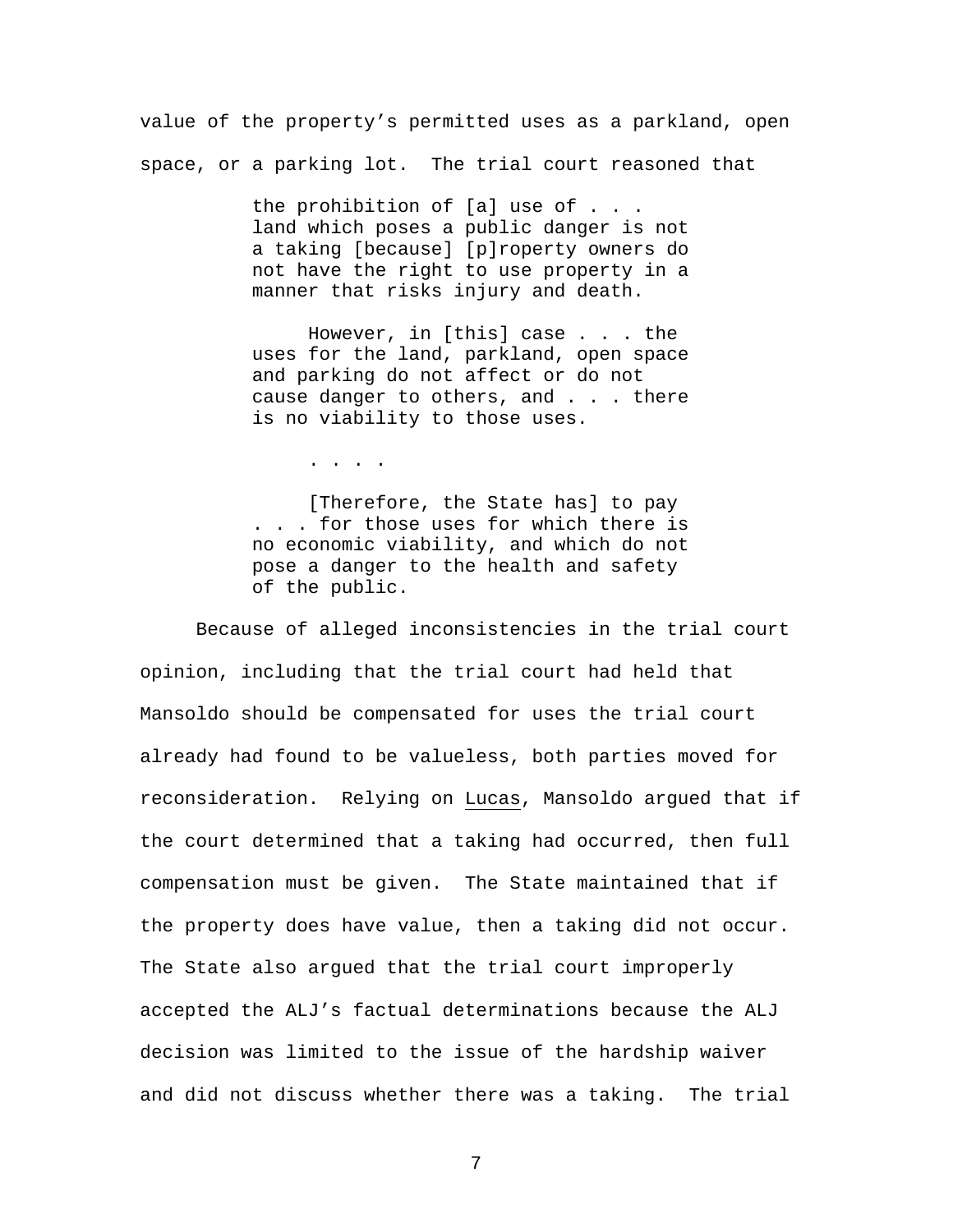court heard oral argument and denied both motions for reconsideration.

 Mansoldo appealed to the Appellate Division, arguing that the trial court had improperly limited his compensation to the value of the land as a parkland, open space, or a parking lot. The State abandoned its prior position and conceded that a taking had occurred. However, the State disputed Mansoldo's contention that compensation should be based on the value of the property with two single-family homes and asked the panel to affirm the trial court's determination that compensation be limited to the value of the land's permitted uses.

In its decision, the Appellate Division first noted that the floodway regulations were a valid use of the State's police power because they were "designed to prohibit uses that would cause injury to the community." However, relying on Bernardsville Quarry, Inc. v. Borough of Bernardsville, 129 N.J. 221, 240 (1992), the panel found that it still must consider the economic impact of the regulation and the extent to which the regulation has interfered with "distinct investment backed expectations." In that respect, the panel reasoned that if the regulation deprived property owners of "all or substantially all of the economic use of [their] property," it would constitute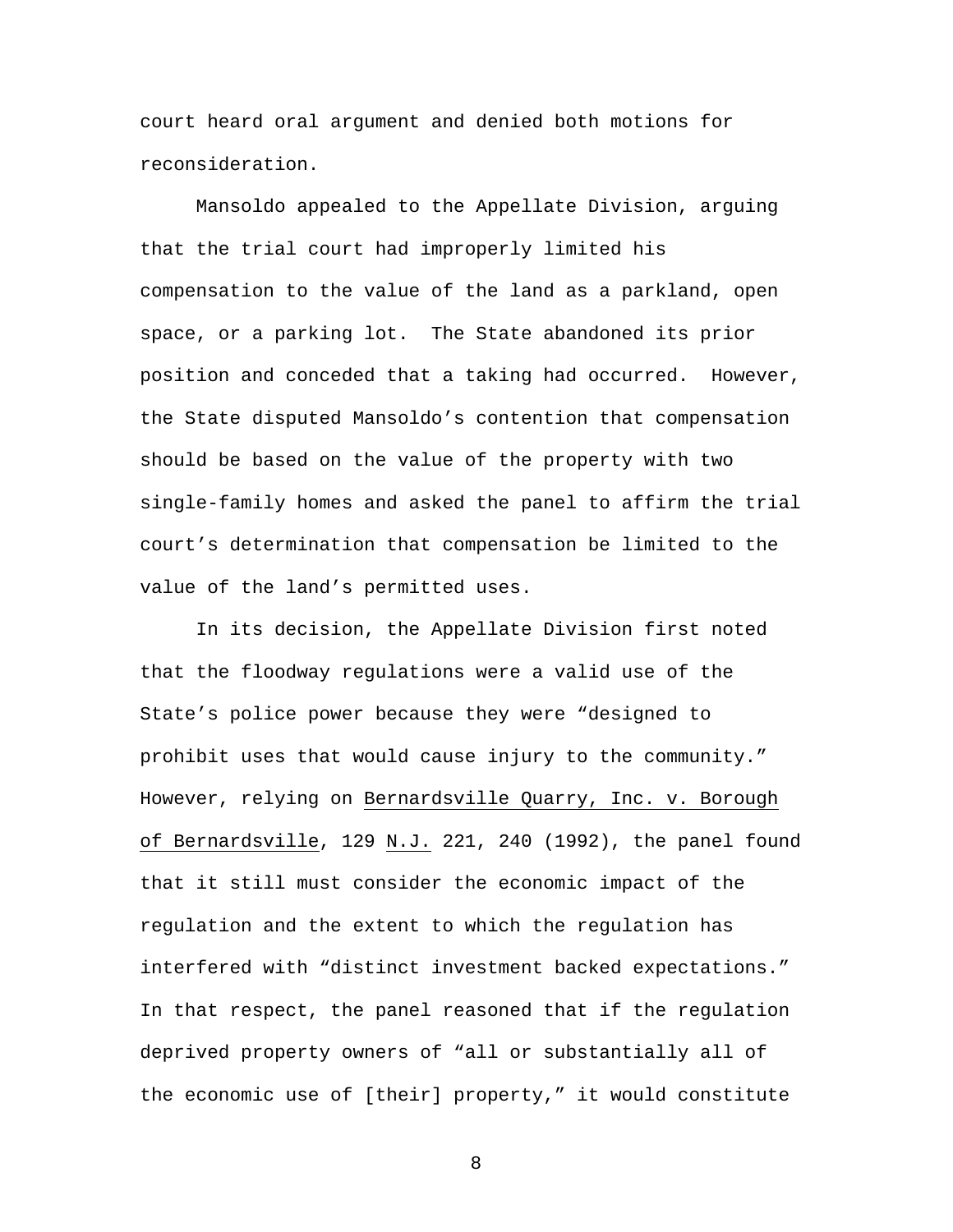a taking "regardless of the government's purpose for doing so."

Applying those principles, the panel concluded that

there is nothing in the DEP's original decision to designate the floodway that constituted a taking. Instead, . . . the taking occurred when the hardship waiver was denied . . . because the practical effect of that decision was that even the permitted uses for the property were not viable.

Accordingly, the panel determined that the measure of value was not "the prohibited uses as building lots, but rather the value for the permitted uses as parkland, open space or a parking lot."

 We granted Mansoldo's petition for certification. 185 N.J. 297 (2005). We also permitted the Association of State Floodplain Managers, Inc. to submit a brief as amicus curiae.

### II.

We conclude that the lower courts incorrectly applied the governing case law to this appeal and, therefore, that the matter must be remanded to the trial court for further proceedings.

### A.

 Under the Fifth and Fourteenth Amendments to the United States Constitution and Article I, paragraph 26 of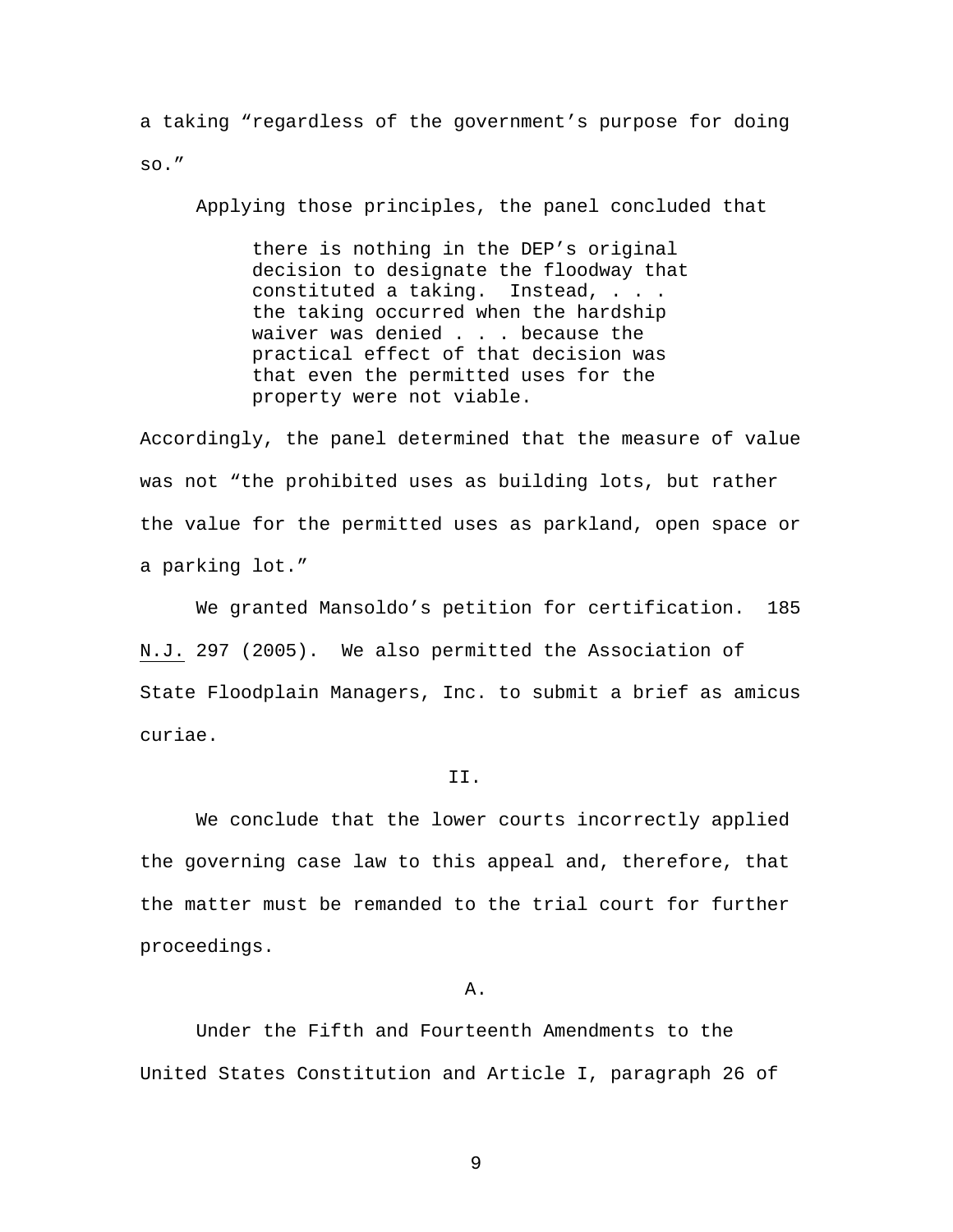the New Jersey Constitution, property owners must be paid just compensation for governmental takings. Bernardsville Quarry, supra, 129 N.J. at 231. This Court has stated that protection from governmental takings under the New Jersey Constitution is coextensive with protection under the Federal Constitution. Pheasant Bridge Corp. v. Twp. of Warren, 169 N.J. 282, 296 (2001), cert. denied, 535 U.S. 1077, 112 S. Ct. 1959, 152 L. Ed. 2d 1020 (2002). In the prototypical takings situation, the determination whether a taking has occurred is clear because the government physically appropriates the property from the current owner in favor of itself. However, the question whether a taking has occurred becomes more complicated when it involves government regulation of a property. As Justice Holmes stated, "while property may be regulated to a certain extent, if regulation goes too far it will be recognized as a taking." Pennsylvania Coal Co. v. Mahon, 260 U.S. 393, 415, 43 S. Ct. 158, 160, 67 L. Ed. 322, 326 (1922).

One example of a governmental regulation that has been held to go "too far" is "where [the] regulation denies all economically beneficial or productive use of [the] land." Lucas, supra, 505 U.S. at 1015, 112 S. Ct. at 2893, 120 L. Ed. 2d at 813 (emphasis added). In Lucas, the Court stated that in that situation the government must pay just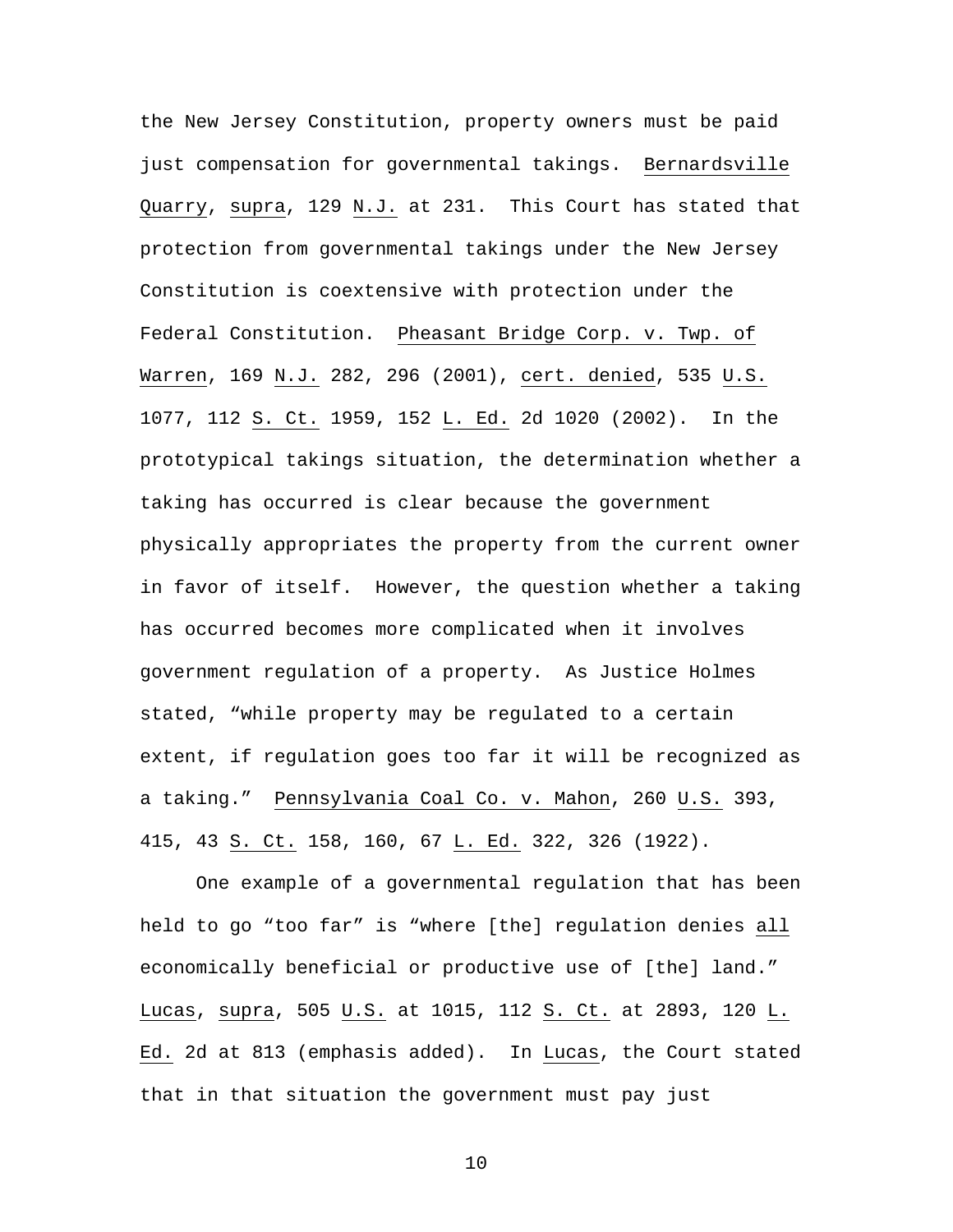compensation unless "background principles of the State's law of property and nuisance" would restrict the owner's intended use of the property. Id. at 1029, 112 S. Ct. at 2900, 120 L. Ed. 2d at 821.

If the regulation does not deny all economically beneficial use under Lucas, then the determination whether the regulation otherwise constitutes a compensable taking is governed by the standards set forth in Penn Central Transportation Co. v. New York City, 438 U.S. 104, 98 S. Ct. 2646, 57 L. Ed. 2d 631 (1978); see Lingle v. Chevron U.S.A. Inc., 544 U.S. 528, \_\_, 125 S. Ct. 2074, 2082, 161 L. Ed. 2d 876, 888 (2005) ("The Penn Central factors . . . have served as the principal guidelines for resolving regulatory takings claims that do not fall within the physical takings or Lucas rules."). Penn Central provides "[a]n ad hoc factual inquiry . . . for regulatory action that diminishes but does not destroy the value of property by restricting its use." Bronco Wine Co. v. Jolly, 29 Cal. Rptr. 3d 462, 497 (Ct. App. 2005). In Penn Central, supra, the Court explained that there are "several factors" for evaluating regulatory takings claims, the most important of which are the "economic impact of the regulation on the claimant and, particularly, the extent to which the regulation has interfered with distinct investment-backed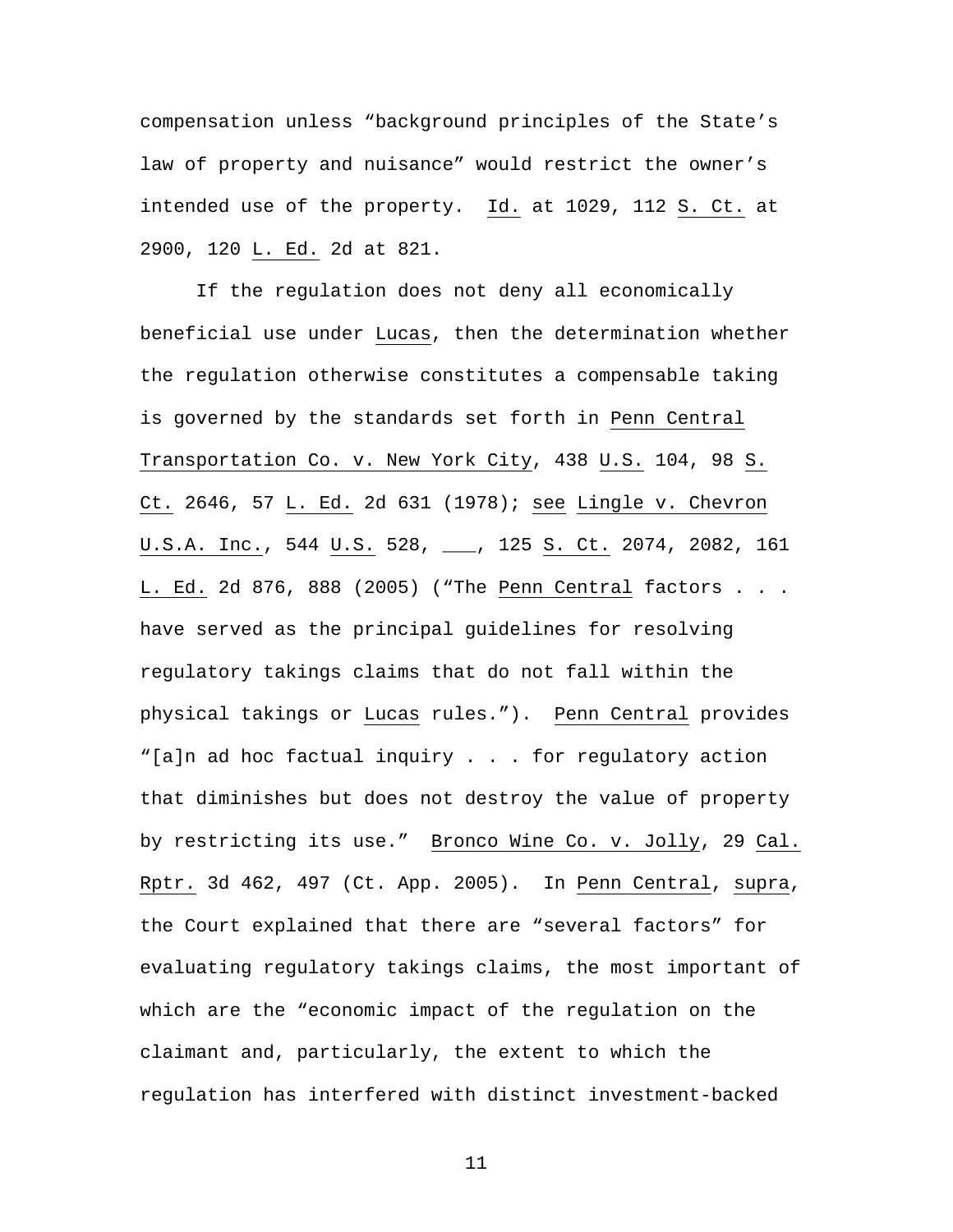expectations [and] the character of the governmental action." 438 U.S. at 124, 98 S. Ct. at 2659, 57 L. Ed. 2d at 648.

## B.

In this matter, the lower courts failed to properly apply the above case law. Those courts focused on the State's interest in enacting the floodway regulations and, using similar rationales, found that because the regulation prevented a public danger to the community, Mansoldo's compensation should be limited only to those uses that did not pose such a danger. However, as the Court explained in Lingle, supra, considerations of "legitimate state interest[s]" have no bearing on whether the DEP regulation effected a taking or what compensation is due. 544 U.S. at \_\_\_, 125 S. Ct. at 2082, 161 L. Ed. 2d at 888. Rather, the cornerstone inquiry in this circumstance is whether the DEP regulation denies "all economically beneficial or productive use of [the] land." Lucas, supra, 505 U.S. at 1015, 112 S. Ct. at 2893, 120 L. Ed. 2d at 813. If the DEP regulation does deny all economically beneficial or productive use of Mansoldo's property, then the State must provide just compensation unless background principles of this State's property and nuisance law prohibit Mansoldo's intended use. Id. at 1029, 112 S. Ct. at 2900, 120 L. Ed.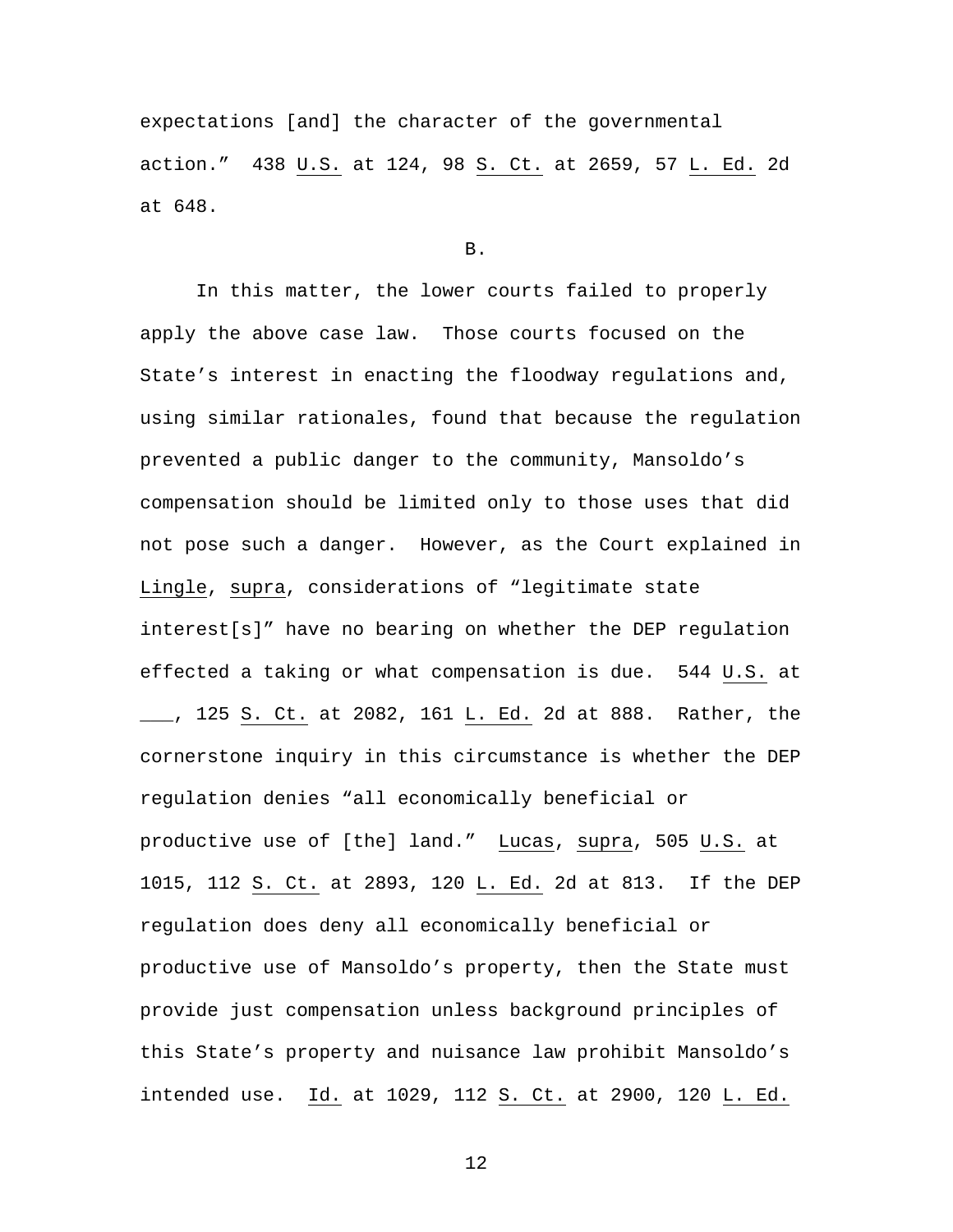2d at 821. On the other hand, if the DEP regulation does not deny all economically beneficial or productive use of the land, then, as described above, the Penn Central factors must be applied to resolve the issue. Because the trial court and Appellate Division did not follow that framework, the case must be remanded.

Further, we note that the trial court held that it was collaterally estopped by the ALJ's findings in Mansoldo's hardship waiver adjudication from determining whether the DEP regulation denied all economically beneficial or productive use of his property. Collateral estoppel precludes a party from litigating an issue provided, among other conditions, that the issue "is identical to the issue decided in the prior proceeding; . . . the issue was actually litigated in the prior proceeding; [and] the determination of the issue was essential to the prior judgment." Hennessey v. Winslow Twp., 183 N.J. 593, 599 (2005) (emphasis added) (citations omitted). Although collateral estoppel applies to the final decisions of administrative agencies, id. at 604, the doctrine does not apply in this situation. The issue in the administrative hearing was whether the DEP had properly denied Mansoldo's application for a hardship waiver. In deciding that issue, it was not "essential," ibid., for the ALJ to rule on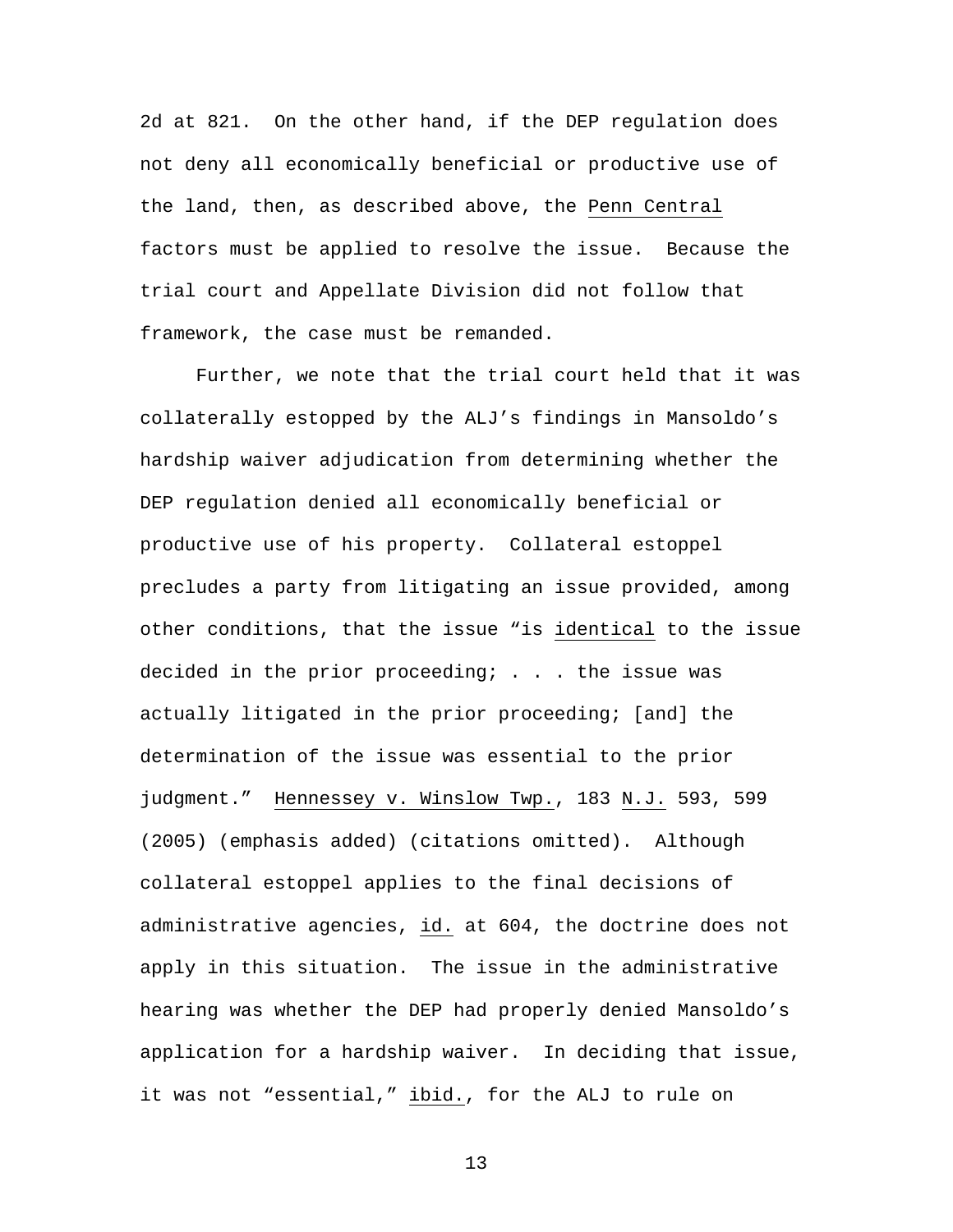whether there was a taking. Nor was a finding that a taking had occurred necessary to support the ALJ's judgment. See, e.g., Warren v. Suffness, 225 N.J. Super. 399, 408 (App. Div.) (stating that collateral estoppel applies not only to matters or facts that are directly in issue but also to those necessary to support judgment rendered in prior action), certif. denied, 113 N.J. 640 (1988). In that respect, the issues in the two matters are not identical because a hardship waiver is granted upon a finding of "exceptional and undue hardship," N.J.A.C. 7:13- 4.8(d)1. Although the regulation itself does not define hardship, we agree with the statement made in a related context that a claimed undue hardship "need not result in the inability to make any use of the property." Davis Enters. v. Karpf, 105 N.J. 476, 493 (1987) (Stein, J., concurring). Moreover, on remand the trial court also must address an entirely different question -- whether background principles of property and nuisance law prohibit Mansoldo's intended use. As such, collateral estoppel cannot be properly applied in this matter.

Finally, in Mansoldo's answers to the State's interrogatories he stated that he no longer disputes the DEP and ALJ determinations "that a structure would pose a threat to other properties during a flood." The State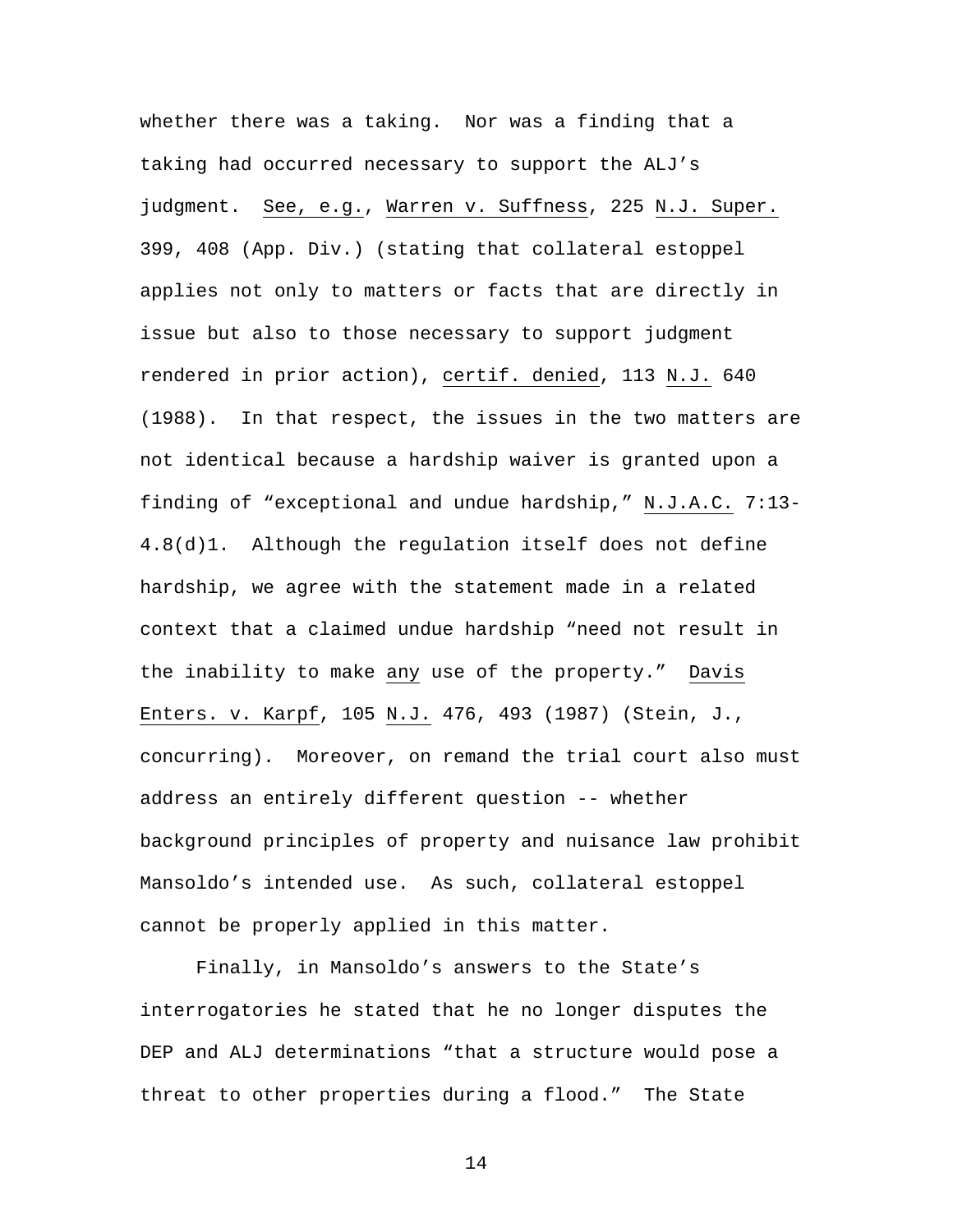argues that that answer is a concession by Mansoldo that his intended use of the property is a nuisance under Lucas. In oral argument, counsel for Mansoldo stated that he never admitted or stipulated that construction would create a nuisance. Rather, he just "gave up fighting the findings of the DEP and the administrative law judge" and decided to seek compensation by filing this suit. In light of those statements, we disagree with the State that Mansoldo's ambiguous statement is a concession that his construction would be a nuisance under Lucas. Further, and as noted, the DEP and ALJ proceedings related to Mansoldo's application for a hardship waiver, not to whether common law nuisance was proved. As a matter of common sense and fairness, we are reluctant to find that Mansoldo's statement made in reference to a different proceeding should bar him from bringing this suit. Therefore, Mansoldo's statement does not bar our resolution of this matter.

## III.

In sum, we reverse the Appellate Division and hold that this matter must be remanded to the trial court. On remand, the court first must determine whether the DEP regulation denies all economically beneficial use of the property and therefore effects a taking under Lucas. In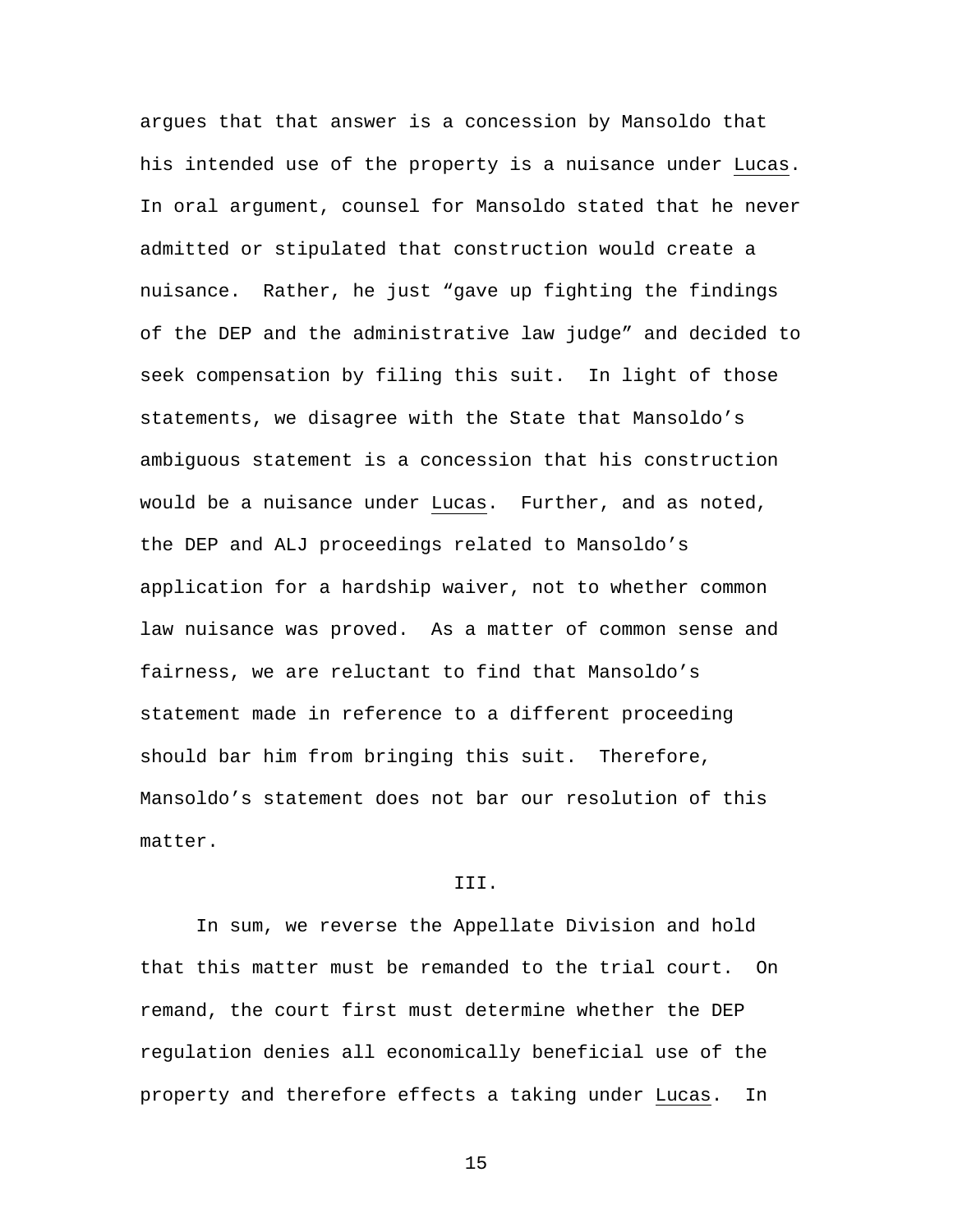doing so, the court should conduct its own factual inquiry and not rely on the ALJ findings. If the court finds that the DEP regulation denied Mansoldo all economically beneficial use of his property, then the State is required to pay just compensation unless the court determines that background principles of property and nuisance law preclude Mansoldo's intended use of the property. Finally, if the court concludes that the DEP regulation does not deny Mansoldo all economically beneficial use of his land, then it must determine whether there was a compensable taking under the factors set forth in Penn Central. Accordingly, we remand this matter to the trial court for further proceedings consistent with this opinion.

CHIEF JUSTICE PORITZ and JUSTICES LONG, LaVECCHIA, ALBIN, WALLACE, and RIVERA-SOTO join in JUSTICE ZAZZALI's opinion.